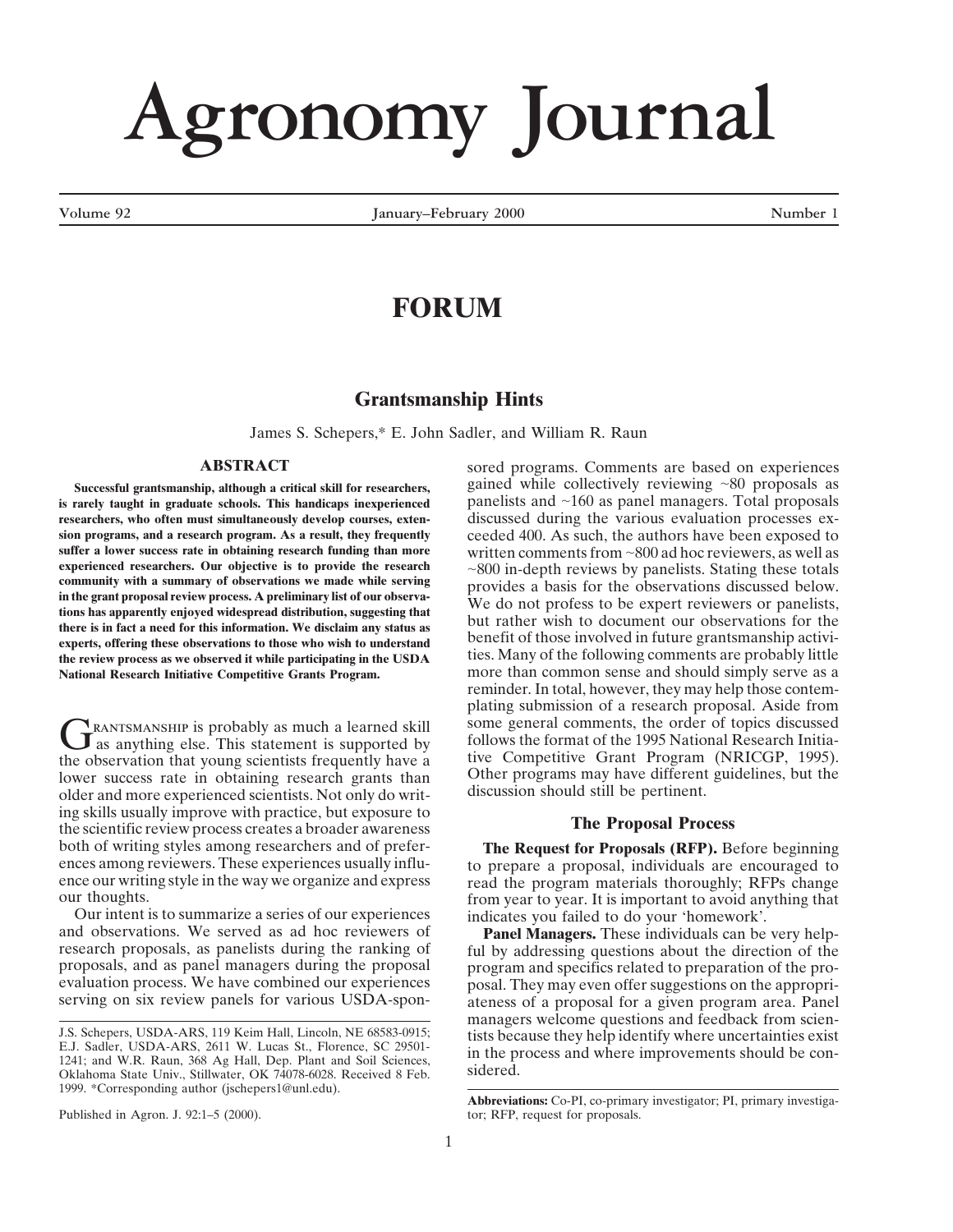cial grant categories, including grants for postdoctoral the-job training experienced by a panel member. Each scientists and young scientists and strengthening grants will read about 30 proposals in detail, making written for qualifying institutions, which could affect the prepa- reports. The panelist will lead the discussion for oneration of the proposal. The proposal approval rate may third of these and contribute observations to the panel be considerably higher than normal if you qualify within for the other two-thirds. Deviations from the suggested a special category. If in doubt, contact the program format become quite obvious after reviewing a few prodirector for specifics, because failure to strictly adhere posals, and they are likely to raise questions about the to program criteria can result in disqualification from a history of the proposal and/or the effort and thought special category. This suggestion cannot be overempha- put into its preparation. Deficiencies in proposal content sized. For example, a colleague can be listed as either become equally obvious with experience. One panelist a collaborator or a co-primary investigator (co-PI) in a summarized it well by stating, "There is a quantum proposal. Something as simple as listing a colleague as increase in the ability of a reviewer to detect garbage a co-PI on the transmittal document (usually front page) after reading 7 to 10 proposals." There is a second inrather than as a collaborator within the proposal could crease after discussing 30 or so proposals within the disqualify the proposal from consideration for some spe- panel. cial programs. **The Panel.** Evaluation panels represent the collective

while to inquire about how proposals will be scored and fessional scientists. Thus, the breadth of knowledge repevaluated. Knowing this frequently helps give appro- resented is impressive. It is also impressive to observe priate emphasis to the various components of the pro- the interactions and discussion among a group of experts posal. Some considerations, like the scientific merit of during the 10 to 15 minutes allocated to each proposal. the proposed research, tend to be more subjective than Possible deficiencies not noted by one panelist could be others. This is because innovative and ingenious ideas a concern of another or noted by an ad hoc reviewer. can be expressed in many ways. Such statements fre- Enthusiastic support for a proposal by one reviewer is quently culminate in a summary of expected results, balanced by the more cautious observations of those in description of new products, identification of users of other disciplines. the information and technology to be generated, and a At first glance, it may seem that it would be difficult statement of potential impact. Above all else, authors for a group of 8 to 12 panelists to agree on the relative are asking someone to fund their work because it ad- ranking of proposals. In reality, group dynamics provide dresses a scientific need. A good research proposal an automatic calibration after discussing a few proposshould really read no differently than a good scientific als. In addition, a majority of the panelists are likely paper, differing only by the absence of discussion on to have had previous panel experience. This provides obtained results. Day (1983) noted that a scientific pub- considerable institutional history. lication should enable peers to assess observations, re- One last characteristic of the readers of proposals is peat experiments, and evaluate intellectual processes. fatigue. Late in the day, forging through a proposal that Like a good scientific paper, the research proposal is difficult to follow or that is filled with superfluous should identify the problem and delineate where added material requires dedication and concentration, and perinformation is needed. Consequently, it is important to haps a little faith based on the reputation of the authors. leave program sponsors with the impression that you These impressions frequently come up during panel disare the best-qualified individual or team to do the work. cussions and can have bearing on the results. To mini-Funded projects are invariably those that address the mize any concerns, it is much better to develop clear goals of the funding agency. Where appropriate, justify and concise statements, because verbosity is frequently the research from a national perspective; the NRICGP interpreted as an expression of vagueness. For these is, after all, a national program. Explain why the USDA, reasons, it is unwise to cut corners, to creatively cheat rather than a different agency, a more local entity, or on things like page limits, or to otherwise stretch the perhaps industry, should support the work. patience of the reviewers.

spective authors who have not had experience with the lection often includes memory, as panelists or ad hoc evaluation process are encouraged to put themselves in reviewers, of previous submissions. This is not necessar-<br>the place of ad hoc reviewers, panelists, and program ily bad. Even though some authors seem to have an the place of ad hoc reviewers, panelists, and program ily bad. Even though some authors seem to have an managers. These individuals make a number of sacri-<br>aversion to noting that their proposal is a resubmission, managers. These individuals make a number of sacri-<br>fices to help make the evaluation process fair and effi-<br>the reality is that one of the reviewers is likely to recogfices to help make the evaluation process fair and efficient, sometimes with nominal compensation and some- nize it as such. In our experience, resubmissions tend times without. Because many considerations go into to be improved and may even receive favorable considrating proposals, it is important that authors do what eration, provided they represent good science and ad-<br>they can to minimize confusion and uncertainties. The dress previous comments. they can to minimize confusion and uncertainties. The following comments should help authors avoid prob-<br> **General Observations** lems when preparing research proposals.

**Special Categories.** Some funding agencies have spe-<br>To put things in perspective, consider the stages of on-

**The Review.** Prospective authors will find it worth- experience, training, and intellect of a dozen or so pro-

**The Reviewers.** When preparing their proposals, pro- **Prior Submissions.** The panelists' institutional recol-

**The Panelists.** Nothing seems to substitute for actually The following topics target considerations that should participating in the research proposal review process. be helpful when preparing research proposals. The top-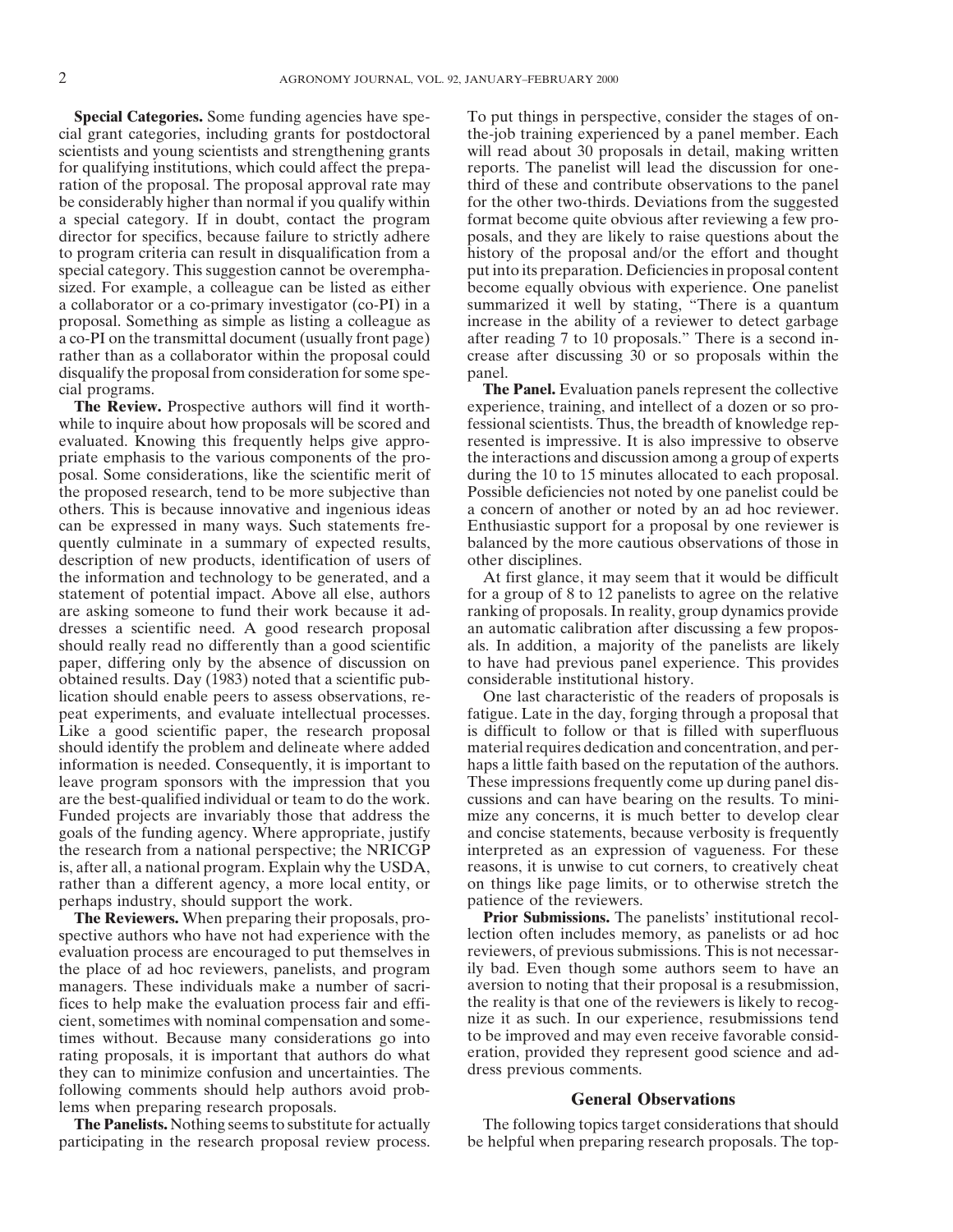tive, scientifically sound idea may withstand minor defi- giving it one final review. ciencies, though that is not guaranteed. **Applicability to the RFP.** Read the RFP carefully

promising research are easier to sell when accompanied areas as possible in the proposal, provided the links to by testimonials, examples, and information that allows the proposal are strong. Reviewers can easily see others to become involved in the evaluation process. through superficial objectives and relationships. No amount of words, cleverly phrased speculations, or **Return on Investment.** In all cases, scientists should promises will substitute for preliminary data when it attempt to demonstrate how the research represents a comes to evaluating the scientific merit of a research strong bang for the buck. Team linkages that show inproposal. Integration of preliminary findings into the kind services, contributed expertise, and availability of proposal in the form of a simple table, figure, illustra- unique and expensive equipment (provided they are tion, or color photograph helps the reviewer understand essential to the project) will strengthen the proposal. the process and better anticipate the outcomes. Program managers and reviewers may be required to

stand a clearly written proposal than one that rambles (both small and large operations). To this end, the prifrom topic to topic. Clarity of focus in the proposal also mary investigator (PI) should indicate these linkages indicates clarity of thought in the research and eventual and applications or tell how the information generated publication of the results. can be readily implemented. Try to show something

imply past or concurrent submission to another funding **Duplicate Proposals.** Authors who are tempted to source without making the effort to adapt to the pre- dust off and touch up a previously unsuccessful proposal scribed format. Use headers where appropriate for easy should make sure the other co-authors do not decide scanning and reference by reviewers. While format is to do the same thing. Submittal of two proposals where important, it should not be viewed as a substitute for large portions are verbatim will likely be detected becontent. cause one or more of the same reviewers are likely to

done, and should be well designed and easy to read. has happened. Overly complicated tables are not appropriate and clut- **Variation in Reviews.** Feedback to authors after protered figures should be avoided because reviewers can- posal evaluation can sometimes be confusing because not spend much time interpreting the data. Color illus- of the variability in the nature of the written comments. trations, maps, photographs, etc., may be especially Reviewer comments are subjective, which is why the effective. The research proposal evaluation system seeks multiple in-

could disqualify a proposal. Determine if tables, figures, a proposal was not funded and get hints on how to and photographs fall within or outside the page limits. improve it if reviewer comments are provided. It is not Failure to comply reflects poorly on the proposal. The uncommon for a resubmittal to begin with something

easy to read. Proposals with small print and closely last cycle, in spite of positive reviews.... " Ad hoc reviewspaced lines suggest an attempt to bypass length restric- ers' comments in particular, and even panelists' written tions and may not be read in their entirety. Use a propor- comments, are likely to be more positive than the panel tional font; they are easier to read, take up less space, consensus. This is because ad hoc reviewers and, to a and appear more professional than monospaced fonts. more limited extent, panelists are specifically selected Use a consistent font throughout the document. for their expertise. The full panel has the responsibility

of editing implies a rushed or cut-and-paste operation ranking process, other similarly well-received proposals and perhaps indicates that collaborators have not spent may simply be placed higher. In addition, other panel

ics should be viewed as an integrated package, because much time on the proposal. An internal review is recomthere are many links between them. mended before submittal. Authors should strive to com-**Scientific Merit.** This is the single most important plete their proposals far enough ahead of the submission issue in determining suitability for funding. An innova- deadline so as to let it age a few days or more before

**Preliminary Data.** Even the greatest ideas and most several times and address as many priority research

**Clarity of Focus.** It is much easier to read and under- assess how the proposed research benefits producers **Timing.** Submit proposals early, because they are more than a site-specific or local application! If the PIs probably numbered in the order in which they arrive at can demonstrate a regional or national application for the funding agency. Subsequently, they are frequently the information, it suggests that they have given some reviewed in the order in which they are received. The thought to the effect of different soils, climates, and panel is generally more lenient early in the review pro- production systems. Pfeiffer (1989) suggested that all cess because group dynamics are continuously evolving writing has three persuasive goals: to capture the readand uncertainty may exist as to the relative ranking of er's interest; to show credibility; and to sell a particular proposals. Reranking later in the review process tends to product, service, or idea. He further noted that although correct for any inconsistencies, but an excellent proposal principles of persuasion apply to everything you write, that is submitted early tends to serve as a yardstick for their importance is most obvious in one particular form subsequent proposals.  $\bullet$  of job-related writing: the proposal. How convincing is **Format.** Follow the RFP carefully. Deviations may the evidence for conducting added research in the area?

**Figures and Charts.** Visuals are usually helpful if well see both proposals. As improbable as it may seem, this

**Page Limits.** Do not exceed page limits; doing so puts. Authors can usually gain an appreciation for why **Print Size and Line Spacing.** The proposal should be like "This proposal is a resubmittal. It was not funded **Editing.** Proofread the proposal several times. Lack to arrive at a relative ranking of all proposals. During the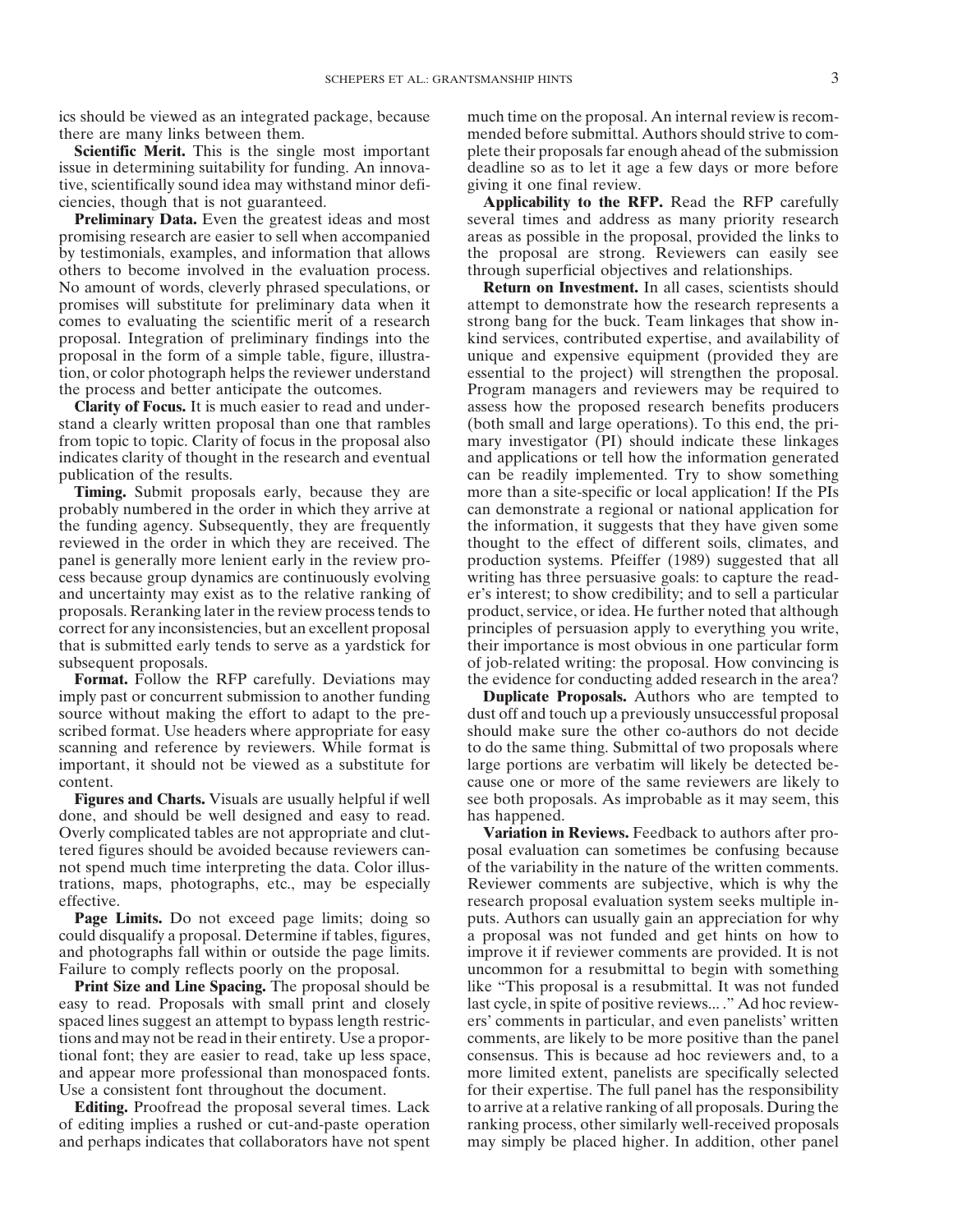pressed in the reviews. Because the ad hoc reviewers the research. It is advisable to include a timeline of are chosen by discipline, negative comments in their activities to summarize events throughout the project. reviews are likely to raise questions during the panel **Products.** Identify what they are, who will develop discussion. As a potential ad hoc reviewer, it is impor- them, when they will be developed, and who will be the tant to provide thorough, conscientious, and construc- intended users. This is especially important for longtive reviews. These comments should provide enough term projects.

**Project Summary.** This is the second item (after the and activities that complement the proposed research.<br>title) read by most reviewers, so make it consistent with Collaboration with industry is usually a positive featur the title and the proposal. Make sure everything men-<br>tioned in the project summary shows up in the proposal near commercialization and therefore industry should and agrees in terms of objectives, collaboration, bud- more fully support the research. Avoid including ele-

**Table of Contents.** May be helpful for long proposals. **Facilities.** Show equipment and facilities that contrib-<br>**Introduction.** Provide adequate background that is the project. Do not include items in the list of easy for a diverse group of scientists to read. A strong equipment that are unnecessary for successful complestatement of need for the research is very important. It is important to show how current statement of need for the research is very important. tion of the project. It is important to show how current<br>Provide enough information to convince the reader that projects and/or facilities complement the project and Provide enough information to convince the reader that projects and/or facilities complement the project and you have the background information or have done the thereby reduce the potential cost of the proposed repreliminary research to know that the project is feasible search. and that you are likely to succeed. Try to convince the **Vita.** All investigators should follow the same format reviewer, without being too boastful and without going and use a similar font. New scientists should be encour into great detail, that you are the logical individual or aged to include the title of their graduate research projteam to do the work because of your background, exper- ects so that the reviewers can evaluate their expertise.

suade the reader of the importance of the research. It clude, etc.) also is an appropriate section in which to illustrate that **Budget**. a proposal represents new science. Include a statement unusual items such as excessive travel, expensive equipof anticipated outcomes: new knowledge, products, ap-<br>plications, and who will use the research results. The of graduate students. Salaries for graduate students are plications, and who will use the research results. The of graduate students. Salaries for graduate students are review panel will evaluate its merit and impact relative usually viewed as positive, but PI salaries may be vi review panel will evaluate its merit and impact relative usually viewed as positive, but PI salaries may be viewed<br>to other projects. It may also be helpful to note the lack as a negative. Scientists on less than full-time to other projects. It may also be helpful to note the lack as a negative. Scientists on less than full-time appoint-<br>of literature in the area to be studied and why added ments should clearly state the situation and justif of literature in the area to be studied and why added ments should clearly state the situation and justify why<br>Ments are appropriate Time commitments of scien-

**Literature Review.** Document with appropriate liter-<br>ature. In addition, show current citations, because a salaries and wages. These items should have supporting panelist or an ad hoc reviewer will likely be familiar justification statements. Equipment purchases and de-<br>with the most recent literature. A dead giveaway of a velopmental costs also need to be well justified. Analytiwith the most recent literature. A dead giveaway of a velopmental costs also need to be well justified. Analyti-<br>recycled proposal or poor literature review is where the cal costs should match the work to be completed. Sho

a hypothesis for each objective. The order in which ment, etc.). Including foreign travel may be inappropriconsiderations are discussed in the experiment plan ate. Failure to show publication costs may be questioned should be the same as stated in the objectives section. by the review panel, and publication costs should fit the The experiment plan should follow a logical order. It scope of the products. should be easy for the reviewer to evaluate if procedures **Current and Pending Research.** A statement should are appropriate and results are attainable for each of the be included to tell how projects with similar titles have objectives. Failure of the investigators to have sufficient different objectives, because it may not be obvious how expertise to address the objectives signals a possible a current project is different than the proposal being hidden agenda, a disguised thrust of the research, or a evaluated. Reviewers look for publications from ongo-

members may know of limitations that were not ex-<br>lack of thorough appreciation for the complexities of

detail for helpful feedback to both the panelists and **Collaboration.** Recruit the collaboration needed to the authors. The authors achieve the project objectives, then tell why collaboration is important and necessary for successful comple-**Specific Observations about Parts of the Proposal** is the project. Define or outline the contribution of each scientist involved. Make special emphasis of **Title.** Keep it concise, factual, and descriptive. **Title.** Keep it concise, factual, and descriptive. unique areas of expertise and/or ties with other projects **Project** Summary. This is the second item (after the and activities that complement the proposed research. near commercialization and therefore industry should get, etc.<br> **Table of Contents.** May be helpful for long proposals.<br> **Table of Contents.** May be helpful for long proposals.<br> **Facilities.** Show equipment and facilities that contracts

**Interate a** to the project. Do not include items in the list of thereby reduce the potential cost of the proposed re-

and use a similar font. New scientists should be encourtise, and facilities.<br> **Rationale and Significance.** This section must per-<br>
lines (e.g., type of publications, acceptable years to inlines (e.g., type of publications, acceptable years to in-

**Budget.** Reviewers carefully scrutinize budgets for ork is needed.<br> **Example 19 EXEC EXEC EXECUTE:** PI salaries are appropriate. Time commitments of scien-<br>
Literature Review. Document with appropriate liter-<br>
tists to the project should match the funding requests for salaries and wages. These items should have supporting. recycled proposal or poor literature review is where the cal costs should match the work to be completed. Show<br>cost-sharing if appropriate and document with a letter of cost-sharing if appropriate and document with a letter of **Objectives.** Identify two or three clearly worded ob- support. In-kind services should be shown or mentioned, jectives that are attainable and that are well integrated provided they are realistic. Fringe benefits and overhead into the title. Make sure the objectives can be achieved should be clearly stated and show the basis for the calcuduring the life of the project. lation (e.g., percent of total funds requested, percent **Experiment Plan.** It is frequently appropriate to state added to funds requested, included or excluded equip-